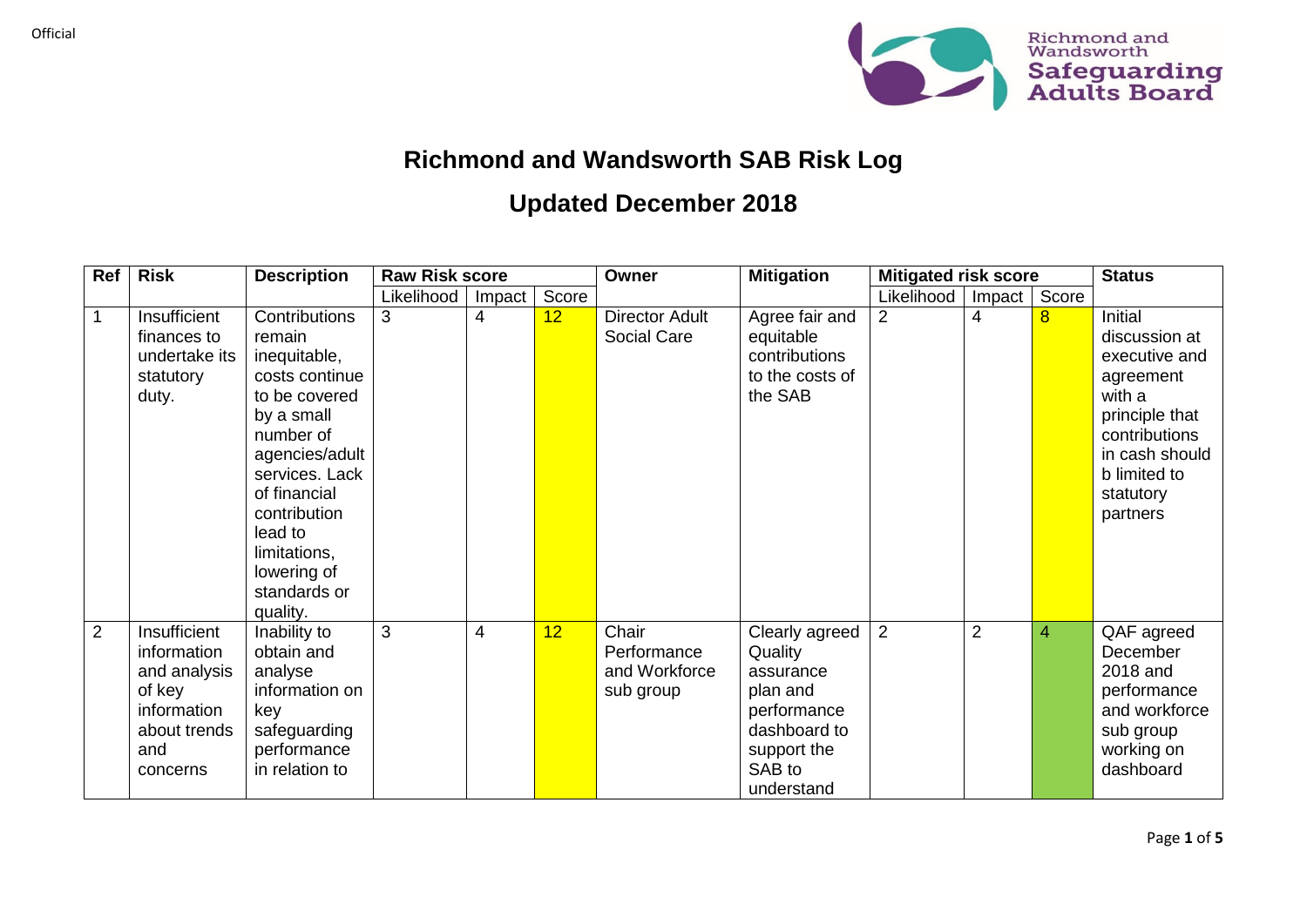

| Ref            | <b>Risk</b>                              | <b>Description</b>                                                                                                                                                                              | <b>Raw Risk score</b> |        | Owner<br><b>Mitigation</b> | <b>Mitigated risk score</b>                                  |                                                                                                                                                                                         |                     | <b>Status</b> |                |                                                                                                                                                                                     |
|----------------|------------------------------------------|-------------------------------------------------------------------------------------------------------------------------------------------------------------------------------------------------|-----------------------|--------|----------------------------|--------------------------------------------------------------|-----------------------------------------------------------------------------------------------------------------------------------------------------------------------------------------|---------------------|---------------|----------------|-------------------------------------------------------------------------------------------------------------------------------------------------------------------------------------|
|                |                                          |                                                                                                                                                                                                 | Likelihood            | Impact | Score                      |                                                              |                                                                                                                                                                                         | Likelihood   Impact |               | Score          |                                                                                                                                                                                     |
|                | within the<br>boroughs                   | the SAB<br>business plan                                                                                                                                                                        |                       |        |                            |                                                              | and gain<br>assurance of<br>safeguarding<br>practice<br>across the<br>partnership                                                                                                       |                     |               |                |                                                                                                                                                                                     |
| 3              | Partners<br>disengage                    | Partner<br>agencies may<br>disengage<br>and effective<br>networking<br>and multi-<br>agency<br>cohesion may<br>reduce.<br>Collaboration<br>between<br>agencies may<br>be negatively<br>affected | 3                     | 5      | 15                         | Independent<br>chair                                         | Establishment<br>of effective<br>sub groups<br>and vibrant<br>community<br>forums in each<br>borough                                                                                    | $\mathbf 1$         | 4             | $\overline{4}$ | Sub groups<br>established.<br>Richmond<br>community<br>forum working<br>effectively.<br>Wandsworth<br>forum to<br>commence in<br>January 2019.                                      |
| $\overline{4}$ | Loss of<br>locality<br>specific<br>focus | Borough<br>specific<br>themes and<br>challenges<br>are not<br>identified and<br>area specific<br>developments<br>are lost. Loss<br>of what<br>worked well.                                      | $\overline{4}$        | 5      | 20                         | Chair of<br>Communications<br>and<br>engagement<br>sub group | Establishment<br>of a<br>community<br>forum in each<br>borough with a<br>local focus.<br>Maintenance<br>of all<br>information on<br>a borough<br>specific basis<br>to ensure<br>borough | $\overline{1}$      | 5             | 5              | The Richmond<br>community<br>forum is<br>functioning<br>effectively.<br>The<br>Wandsworth<br>forum will<br>begin in<br>January. The<br>dashboard<br>has a borough<br>specific focus |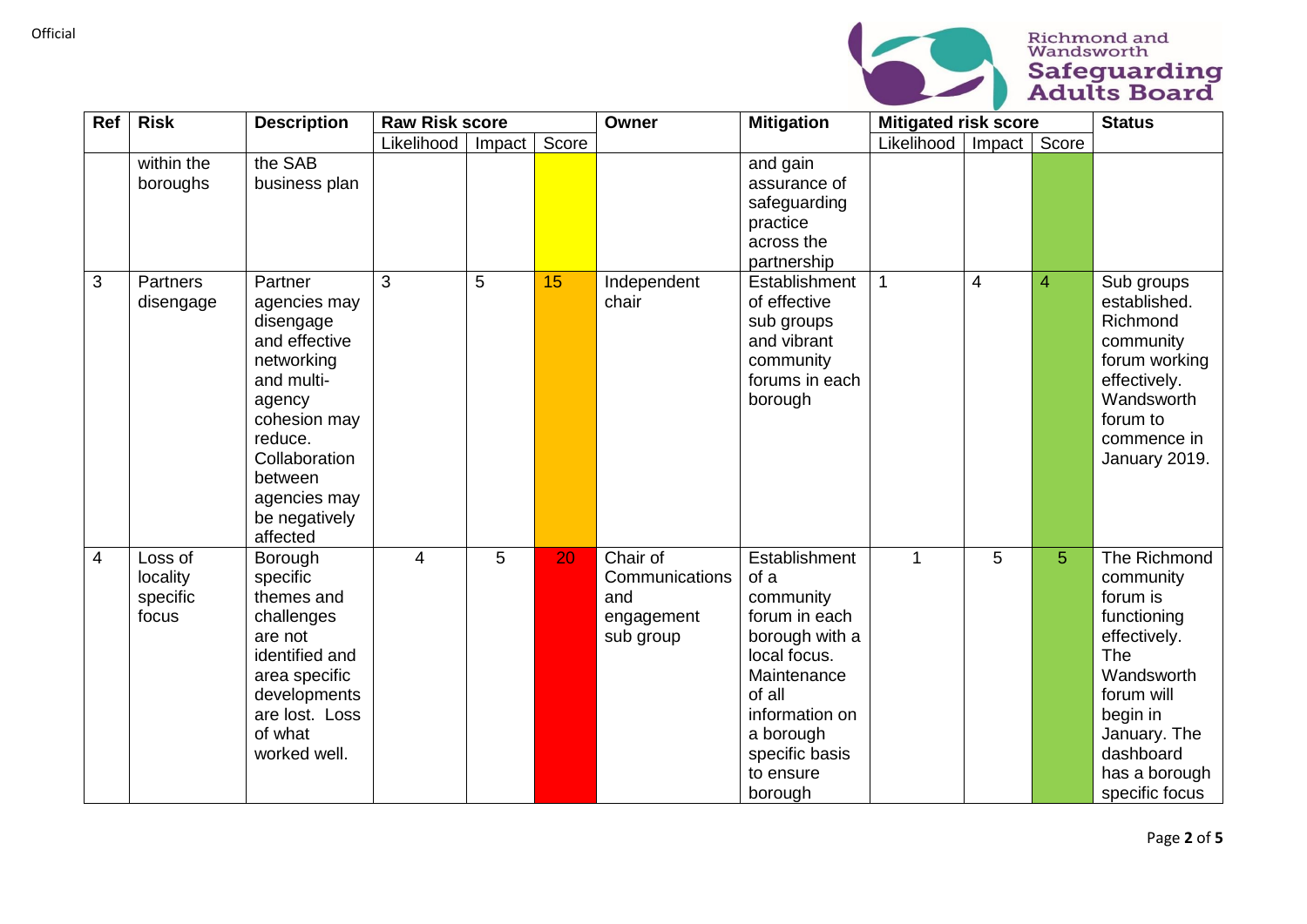

| Ref | <b>Risk</b>                                                                                                  | <b>Description</b>                                                                                                                                                 | <b>Raw Risk score</b> |                | Owner | <b>Mitigation</b>      | <b>Mitigated risk score</b>                                                                                                                                                                                                                                                         |                     |                | <b>Status</b>  |                                                                                                                                                                                       |
|-----|--------------------------------------------------------------------------------------------------------------|--------------------------------------------------------------------------------------------------------------------------------------------------------------------|-----------------------|----------------|-------|------------------------|-------------------------------------------------------------------------------------------------------------------------------------------------------------------------------------------------------------------------------------------------------------------------------------|---------------------|----------------|----------------|---------------------------------------------------------------------------------------------------------------------------------------------------------------------------------------|
|     |                                                                                                              |                                                                                                                                                                    | Likelihood            | Impact         | Score |                        |                                                                                                                                                                                                                                                                                     | Likelihood   Impact |                | Score          |                                                                                                                                                                                       |
|     |                                                                                                              |                                                                                                                                                                    |                       |                |       |                        | specific issues<br>are highlighted                                                                                                                                                                                                                                                  |                     |                |                |                                                                                                                                                                                       |
| 5   | Statutory<br><b>SAB</b><br>requirements<br>are not<br>effectively<br>met                                     | The SAB is<br>ineffective in<br>carrying out<br>its duties,<br>following<br>procedures<br>and meeting<br>its strategic<br>objectives                               | $\overline{4}$        | 4              | 16    | Independent<br>Chair   | The Executive<br>will receive<br>and review<br>quarterly<br>reports from<br>all the sub<br>groups. The<br>annual audit<br>will ensure<br>that there is<br>compliance<br>with<br>procedures<br>across the<br>partnership.<br>The SAB will<br>review its<br>business plan<br>annually | $\mathbf 1$         | 3              | 3              | Regular<br>updates are<br>received and<br>reviewed by<br>the executive.<br>The annual<br>audit is<br>planned as is<br>the annual<br>business<br>meeting                               |
| 6   | practice<br>issue are not<br>shared<br>across the<br>partnership<br>and change<br>actions are<br>ineffective | Irregularity of<br>contact may<br>mean that key<br>messages<br>and learnings<br>from SARS<br>are not<br>effectively<br>shared and as<br>a result key<br>changes in | $\overline{4}$        | $\overline{4}$ | 16    | SAR sub group<br>Chair | SAR sub<br>group will<br>ensure that all<br><b>SARS</b> are<br>published and<br>that there is<br>sharing of<br>information<br>with the<br>national SAR<br>library. The<br>performance                                                                                               | $\overline{1}$      | $\overline{4}$ | $\overline{4}$ | All SARS are<br>published and<br>registered with<br>the national<br><b>SAR</b><br>repository.<br>Learning<br>events have<br>been put in<br>place to share<br>learning and<br>7-minute |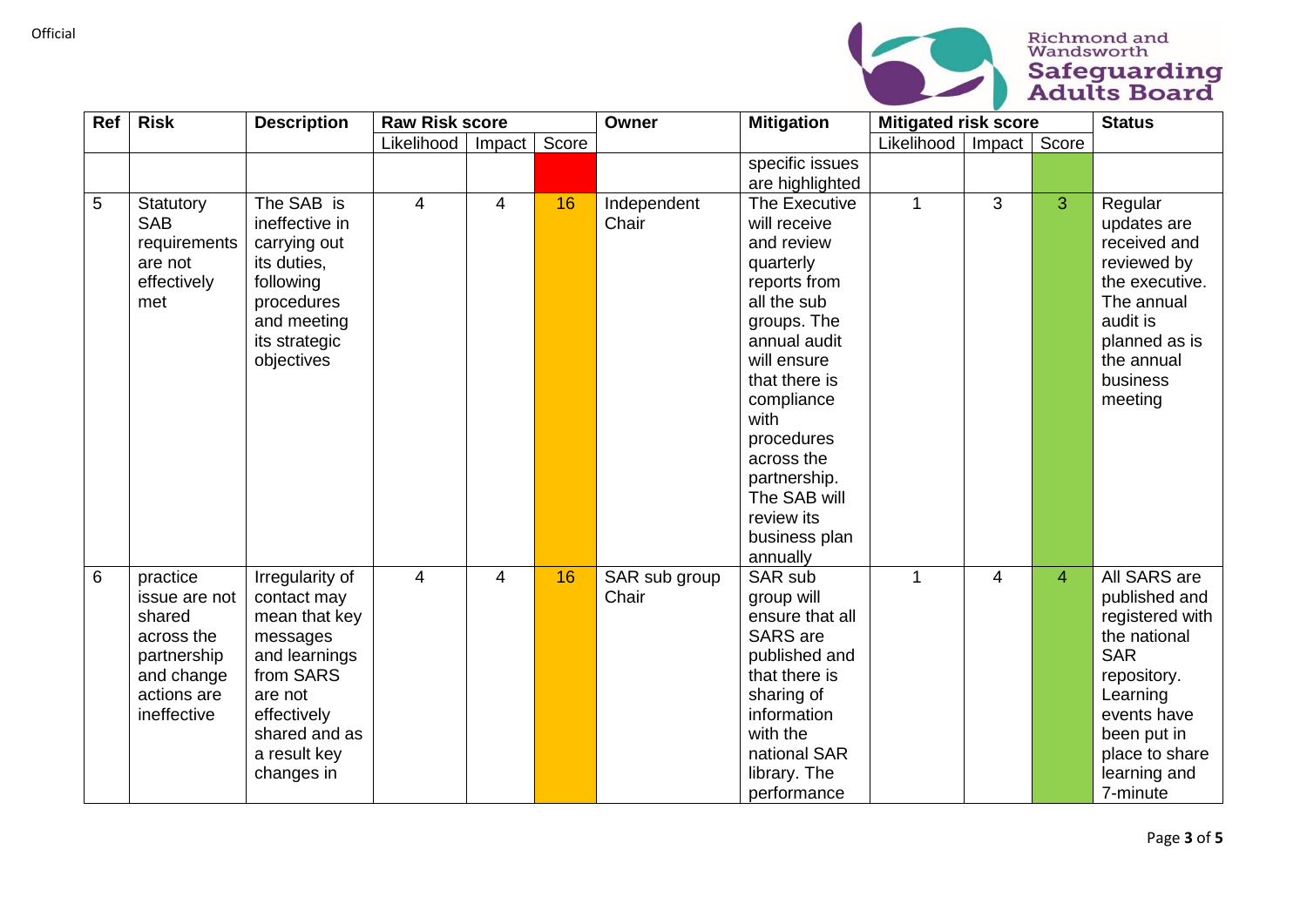

| Ref            | <b>Risk</b>                                                                 | <b>Description</b>                                                                                                                                                                                                                       | <b>Raw Risk score</b> |        | Owner | <b>Mitigation</b>     | <b>Mitigated risk score</b>                                                                                                                                               |            |                | <b>Status</b> |                                                                                                                                                                                                                                    |
|----------------|-----------------------------------------------------------------------------|------------------------------------------------------------------------------------------------------------------------------------------------------------------------------------------------------------------------------------------|-----------------------|--------|-------|-----------------------|---------------------------------------------------------------------------------------------------------------------------------------------------------------------------|------------|----------------|---------------|------------------------------------------------------------------------------------------------------------------------------------------------------------------------------------------------------------------------------------|
|                |                                                                             |                                                                                                                                                                                                                                          | Likelihood            | Impact | Score |                       |                                                                                                                                                                           | Likelihood | Impact         | Score         |                                                                                                                                                                                                                                    |
|                |                                                                             | practice are<br>not affected                                                                                                                                                                                                             |                       |        |       |                       | and workforce<br>sub group will<br>ensure that 7-<br>minute briefing<br>are in place to<br>share<br>learning. The<br>issue will be<br>monitored at<br>the annual<br>audit |            |                |               | briefings<br>launched. A<br><b>SAB SAR</b><br>learning event<br>was held in<br>November<br>with positive<br>impact on<br>spreading<br>learning. The<br>annual audit<br>will test<br>partners<br>engagement<br>with SARS.           |
| $\overline{7}$ | Inability to<br>find<br>independent<br>reviews to<br>conduct<br><b>SARS</b> | It may be<br>difficult to find<br>a suitably<br>qualified<br>reviewer to<br>undertake a<br><b>SAR</b> resulting<br>in undue<br>delays and<br>loss of<br>impetus in<br>understanding<br>what when<br>wrong and<br>identifying<br>learning | 4                     | 3      | 12    | SAR subgroup<br>Chair | There is a<br>robust system<br>in place for<br>commissioning<br><b>SARS</b> with<br>wide publicity<br>to ensure wide<br>reach to find<br>reviewers. .                     | 3          | $\overline{2}$ | 6             | The<br>commissioning<br>process is<br>effective,<br>however there<br>are times<br>when finding a<br>suitably<br>qualified<br>reviewer<br>impact on the<br>pace of<br>completing he<br>SAR. This is<br>reported to the<br>Executive |